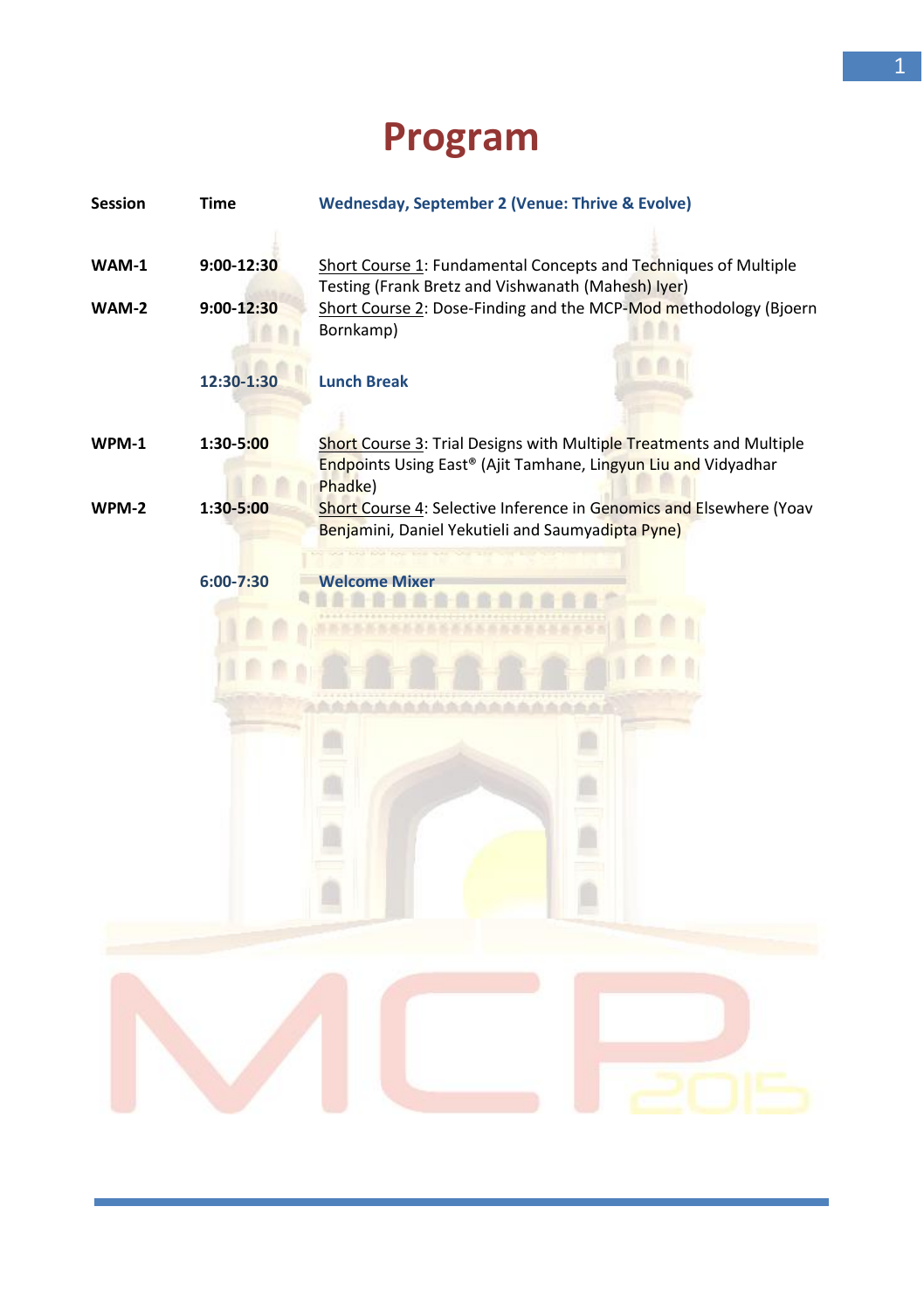## **Thursday, September 3**

| <b>Session</b>  | <b>Time</b>    |                                                                                                                                      |
|-----------------|----------------|--------------------------------------------------------------------------------------------------------------------------------------|
| TAM1            | $9:00 - 10:15$ | Plenary Session (Ballrooms 1, 2 and 3)                                                                                               |
|                 | $9:00 - 9:15$  | Vishwanath (Mahesh) Iyer: Welcome                                                                                                    |
|                 | 9:15-10:15     | Martin Posch: Multiplicity, Interim Analyses and Adaptations:<br>Addressing Multiple Objectives in Clinical Trials                   |
|                 | 10:15-11.00    | Conference group picture & Tea/Coffee Break                                                                                          |
| TAM2-I          | 11:00-12:30    | <b>Multi-Arm and Multi-Stage Adaptive Designs (Invited Session.</b><br><b>Organizers: Franz Koenig and Martin Posch)</b>             |
|                 |                | Session Chair: Franz Koenig Venue: Ballroom 1                                                                                        |
|                 | 11:00-11:30    | Georg Gutjahr: Adaptive Dunnett Tests for Two-Stage Response-<br><b>Adaptive Designs (Invited Talk)</b>                              |
|                 | 11:30-11:55    | Werner Brannath: Adaptive Enrichment Designs Based on the<br><b>Average Hazard Ratio</b>                                             |
|                 | 11:55-12:20    | Sasikiran Goteti: Practical Considerations for Adaptive Enrichment<br><b>Designs</b>                                                 |
|                 | 12:20-12:30    | <b>Discussion</b>                                                                                                                    |
| TAM2-II         | 11:00-12:30    | Simultaneous Parametric Inference (Invited Session. Organizer:<br><b>Ashis Sengupta)</b>                                             |
|                 |                | Session Chair: Narendra Kumar Venue: Ballroom 2                                                                                      |
|                 | 11:00-11:30    | Ashis Sengupta: Multiple Comparisons for Directional Data (Invited<br>Talk)                                                          |
|                 | 11:30-11:55    | Somesh Kumar: Trade-off Between Robustness and Efficiency in<br><b>Estimating a Spherical Location</b>                               |
|                 | 11:55-12:20    | Hemangi Kulkarni: Simultaneous Inference in General Parametric<br>Models Admitting Generalized Pivot Quantities for Parameters       |
|                 | 12:20-12:30    | <b>Discussion</b>                                                                                                                    |
| <b>TAM2-III</b> | 11:00-12:30    | <b>Clinical Trials - I (Contributed Papers)</b>                                                                                      |
|                 |                | Session Chair: Vishwanath Iyer Venue: Ballroom 3                                                                                     |
|                 | 11:00-11:20    | Thomas Brechenmacher: Different Methods for Constructing Simes-<br>Based Gatekeeping Procedures with Applications to Clinical Trials |
|                 | 11:20-11:40    | Sadhvi Khanna: Building a More Powerful Test Procedure for<br><b>Correlated Endpoints</b>                                            |
|                 | 11:40-12:00    | <b>Priya Iyer: Statistical Measures to Analyze and Evaluate Adverse</b><br><b>Event Data in Clinical Trials</b>                      |
|                 | 12:00-12:20    | Rishita Nutheti: Strong Control of Alpha Amongst Primary and<br><b>Secondary Endpoints in Pivotal Trials</b>                         |
|                 | 12:20-12:30    | <b>Discussion</b>                                                                                                                    |
|                 | 12:30-1:30     | <b>Lunch Break</b>                                                                                                                   |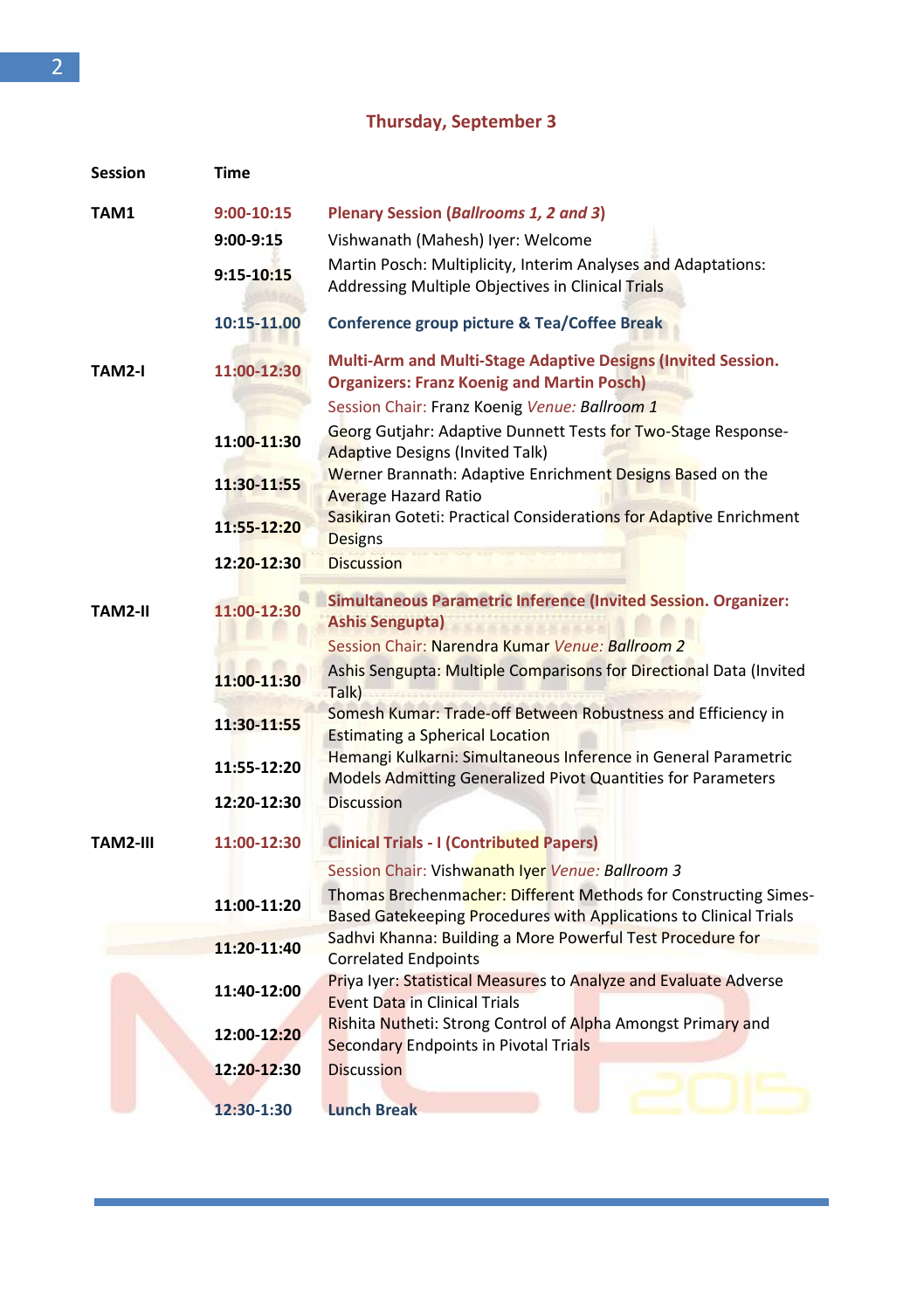| Session       | Time          |                                                                                                                                              |
|---------------|---------------|----------------------------------------------------------------------------------------------------------------------------------------------|
| TPM1-I        | 1:30-3:00     | Dose finding studies (Invited Session. Organizers: Franz Koenig and<br><b>Martin Posch)</b><br>Session Chair: Franz Koenig Venue: Ballroom 1 |
|               | 1:30-2:00     | Bjoern Bornkamp: Likelihood Ratio Tests for a Dose-Response Effect<br>using Multiple Nonlinear Regression Models (Invited Talk)              |
|               | 2:00-2:30     | Frank Miller: Adaptive Dose-Finding with Control of Familywise Error<br>Rate and Power (Invited Talk)                                        |
|               | 2:30-2:55     | Martin Posch: Optimized Stopping Rules for Multi-Arm Group<br><b>Sequential Designs</b>                                                      |
|               | 2:55-3:00     | <b>Discussion</b>                                                                                                                            |
| TPM1-II       | 1:30-3:00     | False Discovery Rate-I (Invited Session. Organizer: Yoav Benjamini)                                                                          |
|               |               | Session Chair: Jay Bartroff Venue: Ballroom 2                                                                                                |
|               | $1:30-2:00$   | <b>Yoay</b> Benjamini: Tukey's Two Statistical Cornerstones to Replicability<br>(Invited Talk)                                               |
|               | $2:00 - 2:25$ | Daniel Yekutieli: Bayesian FDR Controlling Test Procedures                                                                                   |
|               | 2:25-2:50     | <b>Jesse Hemerik: False Discovery Proportion Control by Permutations:</b><br><b>Proving Properties of SAM</b>                                |
|               | 2:50-3:00     | <b>Discussion</b>                                                                                                                            |
|               |               |                                                                                                                                              |
| TPM1-III      | 1:30-3:00     | <b>Bayesian Methods (Contributed Papers)</b>                                                                                                 |
|               |               | Session Chair: Lisa Hampson Venue: Ballroom 3                                                                                                |
|               | $1:30-1:50$   | Siva Sivaganesan: On the Role of Prior as an Inherent Multiplicity<br><b>Adjuster</b>                                                        |
|               |               | Arunava Chakravartty: Bayesian Hierarchical Models for Assessing                                                                             |
|               | $1:50-2:10$   | <b>Adverse Events in Clinical Trials</b>                                                                                                     |
|               | $2:10-2:30$   | Noirrit Kiran Chandra: Non-Marginal Decisions: New Bayesian<br><b>Multiple Testing Procedures</b>                                            |
|               | 2:30-2:50     | Edgar Dobriban: Optimal Multiple Testing Under a Gaussian Prior on<br>the Effect Sizes                                                       |
|               | 2:50-3:00     | <b>Discussion</b>                                                                                                                            |
|               | 3:00-3:30     | <b>Tea/Coffee Break</b>                                                                                                                      |
| <b>TPM2-I</b> | 3:30-5:00     | <b>Goodness-of-fit Tests and Multiple Testing Under Dependence</b>                                                                           |
|               |               | (Invited Session. Organizer: Helmut Finner)                                                                                                  |
|               |               | Session Chair: Frank Bretz Venue: Ballroom 1                                                                                                 |
|               |               | Veronika Gontscharuk: Goodness-of-Fit Tests Based on Minimum p-                                                                              |
|               | 3:30-4:00     | value Statistics: Asymptotic Results and Finite Behaviour (Invited<br>Talk)                                                                  |
|               | 4:00-4:25     | <b>Helmut Finner: On the Simes test Under Dependence</b>                                                                                     |
|               | 4:25-4:50     | Ajit Tamhane: Hochberg Multiple Test Procedure Under Negative<br><b>Dependence</b>                                                           |
|               | 4:50-5:00     | <b>Discussion</b>                                                                                                                            |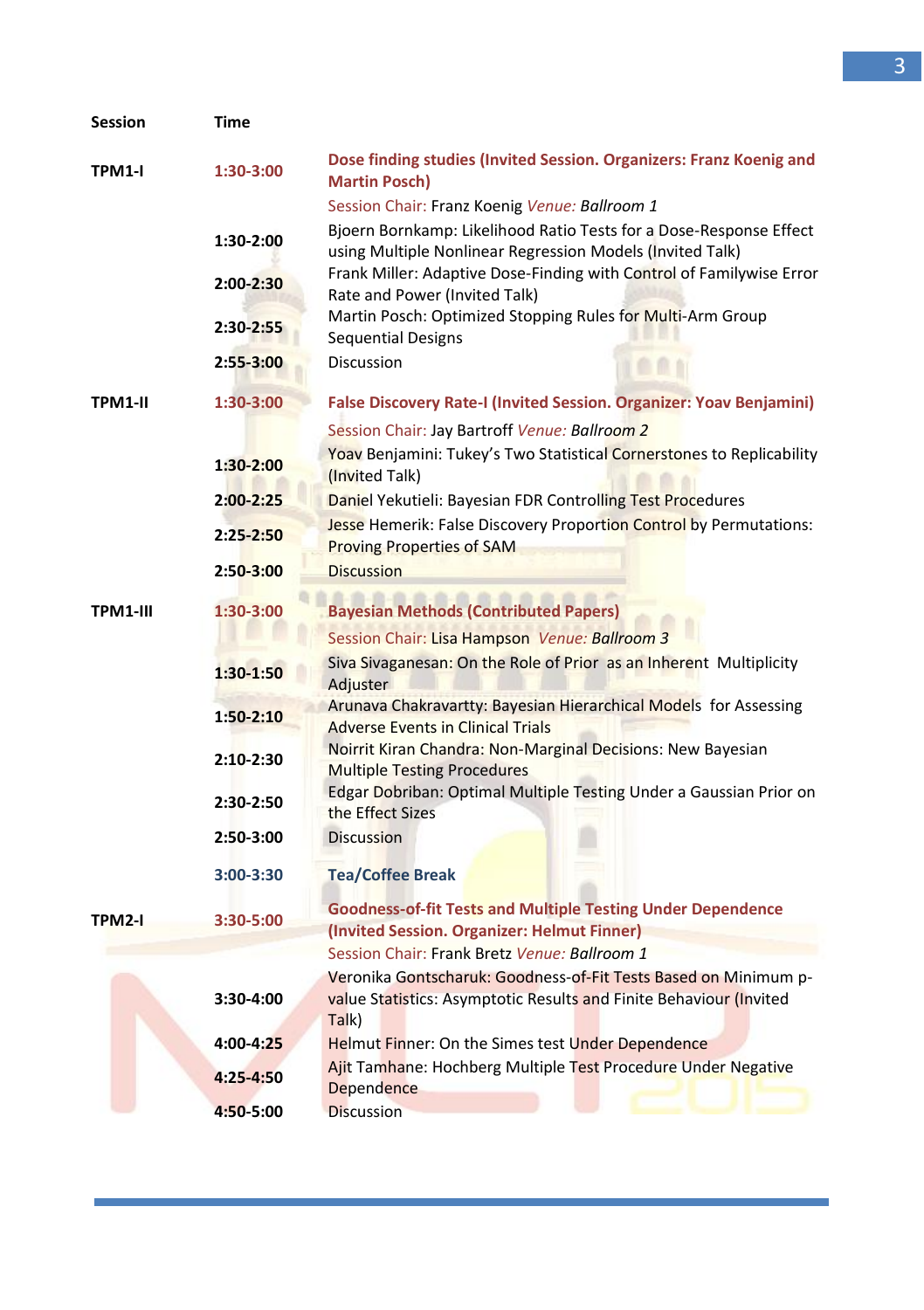| <b>Session</b> | <b>Time</b>   |                                                                                                                                        |
|----------------|---------------|----------------------------------------------------------------------------------------------------------------------------------------|
| TPM2-II        | 3:30-5:00     | <b>Group Sequential Designs-I (Contributed Papers)</b>                                                                                 |
|                |               | Session Chair: Vishwanath Iver Venue: Ballroom 2                                                                                       |
|                | 3:30-3:55     | Toshimitsu Hamasaki: Early Stopping for Futility or Efficacy in Group<br>Sequential Clinical Trials with Multiple Co-Primary Endpoints |
|                | 3:55-4:20     | Lingyun Liu: Adaptive Multi-arm Multi-stage Group Sequential<br>Design with Inference                                                  |
|                | $4:20 - 4:40$ | David Mills: The Implementation of Group Sequential Designs with<br>Graphical Gatekeeping in Phase III Registration Trials             |
|                | 4:45-5:00     | <b>Discussion</b>                                                                                                                      |
| TPM2-III       | 3:30-5:00     | <b>Selected Topics (Contributed Papers)</b>                                                                                            |
|                |               | Session Chair: Arunava Chakravartty Venue: Ballroom 3                                                                                  |
|                | 3:30-3:50     | Nicole Heussen: Strategies for Dealing with Missing Values in<br><b>Randomization Tests Under Different Randomization Procedures</b>   |
|                | $3:50 - 4:10$ | Ralf-Dieter Hilgers: A Unified Criterion for Assessing the Biased Test<br><b>Decision in Cases of Selection and Chronological Bias</b> |
|                | $4:10 - 4:30$ | Petr Koldanov: Multiple Decision Problems in Network Analysis                                                                          |
|                | 4:30-4:50     | Siddhartha Mandal: ANCOM: A Novel Compositional Method to<br><b>Analyze Microbial Compositions</b>                                     |
|                | 4:50-5:00     | <b>Discussion</b>                                                                                                                      |
|                | 6:00-9:00     | <b>Banquet Dinner</b>                                                                                                                  |
|                |               |                                                                                                                                        |
|                |               |                                                                                                                                        |
|                |               |                                                                                                                                        |
|                |               |                                                                                                                                        |
|                |               |                                                                                                                                        |
|                |               |                                                                                                                                        |

E

i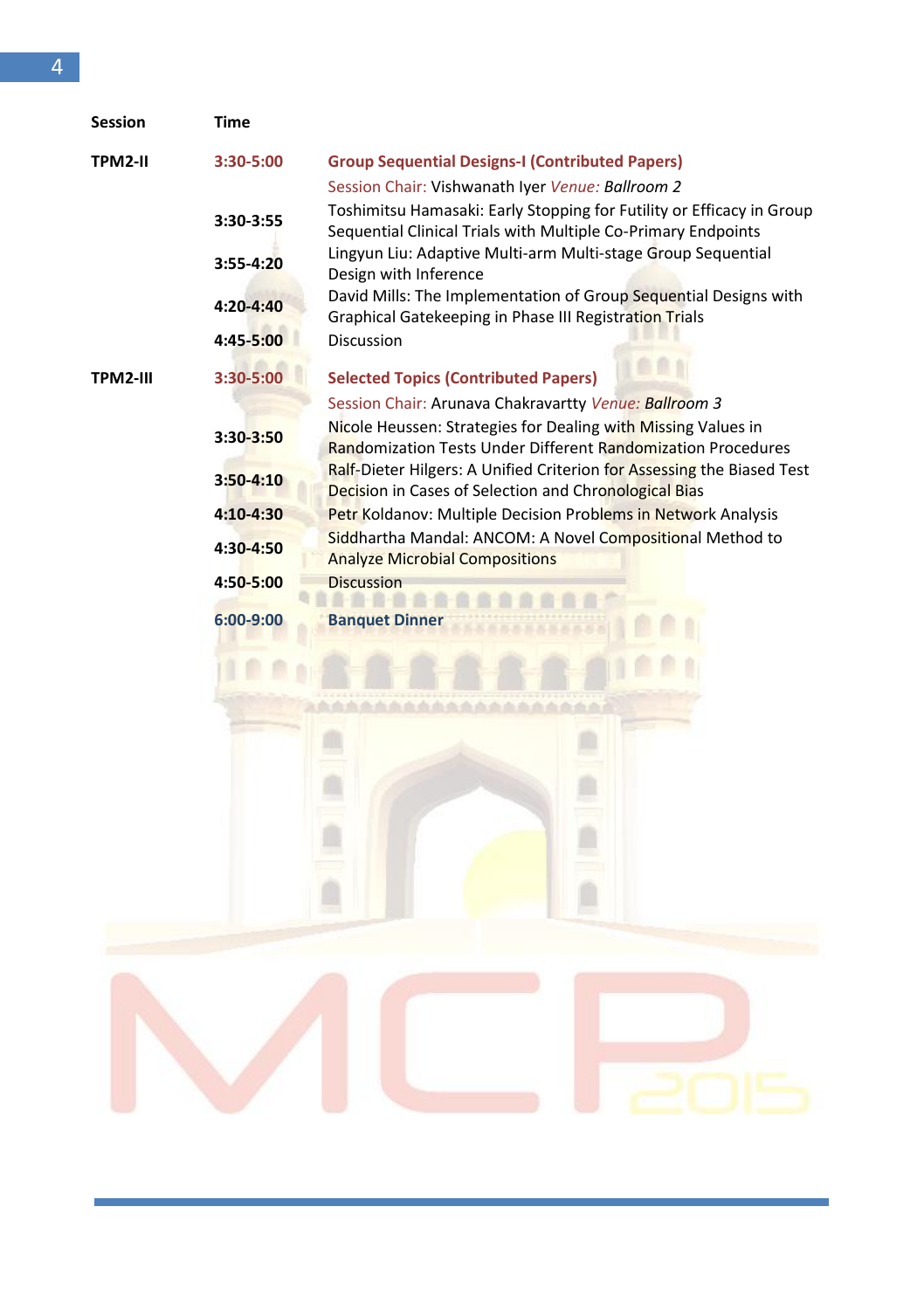## **Friday, September 4**

| <b>Session</b>  | Time          |                                                                                                                                                                                      |
|-----------------|---------------|--------------------------------------------------------------------------------------------------------------------------------------------------------------------------------------|
| FAM1-I          | 8:30-10:00    | Estimation and Closed Testing - Two Hostile Brothers? (Invited<br>Panel Session. Organizers: Franz Koenig and Martin Posch) (Venue:<br><b>Ballroom 2)</b>                            |
|                 | 8:30-9:00     | Andreas Brandt: A regul, ator's view on multiple testing and<br>confidence intervals: current practice and future perspectives                                                       |
|                 | 9:00-9:20     | Werner Brannath: Informative Confidence Intervals - When and<br>How                                                                                                                  |
|                 | 9:20-10:00    | Panel Discussion: Andreas Brandt,<br>Werner<br>Brannath, Yoav<br>Benjamini, Helmut Finner, Frank Bretz                                                                               |
| FAM1 II         | 8:30-10:00    | <b>False Discovery Rate-II (Contributed Papers)</b><br>Session Chair: Yoav Benjamini Venue: Ballroom 1                                                                               |
|                 | $8:30-8.55$   | Jay Bartroff: FDR Control for Sequential Data                                                                                                                                        |
|                 | $8:55 - 9:20$ | Pallavi Basu: False Discovery Control with Weights                                                                                                                                   |
|                 | $9:20 - 9:45$ | Dialel-Eddine Meskaldji: The Control of the Scaled False Discovery<br>Rate, a Flexible and Comprehensive Error Control and a Powerful<br><b>Theoretical Tool in Multiple Testing</b> |
|                 | 9:45 10:00    | <b>Discussion</b>                                                                                                                                                                    |
| <b>FAM1-III</b> | 8:30-10:00    | <b>Bioinformatics (Invited Session. Organizer: Frank Bretz)</b><br>Session Chair: Frank Bretz Venue: Ballroom 3                                                                      |
|                 | $8:30 - 9:00$ | Jianan Peng: False Coverage Rate Controlling Confidence Intervals in<br>Monotone Dose-Response Microarray Experiments (Invited Talk)                                                 |
|                 | $9:00 - 9:25$ | Saumyadipta Pyne: Identifying Knockdown Effects of shRNA<br>Constructs in Genome-Wide Pooled RNAi Screens of Cancer Lineages                                                         |
|                 | 9:25 9:50     | Thorsten Dickhaus: Simultaneous Bayesian Analysis of Contingency<br><b>Tables in Genetic Association Studies</b>                                                                     |
|                 | 9:50 10:00    | <b>Discussion</b>                                                                                                                                                                    |
|                 | 10:00-10:30   | <b>Tea/Coffee Break</b>                                                                                                                                                              |
| FAM2-I          | 10:30-11:40   | Stepwise Multiple Testing Procedures (Invited Session. Organizer:<br><b>Ajit Tamhane)</b><br>Session Chair: Ajit Tamhane Venue: Ballroom 1                                           |
|                 | 10:30-11:00   | John Chen: New Step-up Confidence Procedures for Weighted                                                                                                                            |
|                 |               | <b>Hypotheses (Invited Talk)</b>                                                                                                                                                     |
|                 | 11:00-11:20   | Shyamal De: Stepwise Methods of Multiple Testing Controlling<br>Generalized Familywise Error Rates I and II in Sequential<br><b>Experiments</b>                                      |
|                 | 11:20-11:40   | Jelle Goeman: Hommel's Method Revisited                                                                                                                                              |
|                 |               |                                                                                                                                                                                      |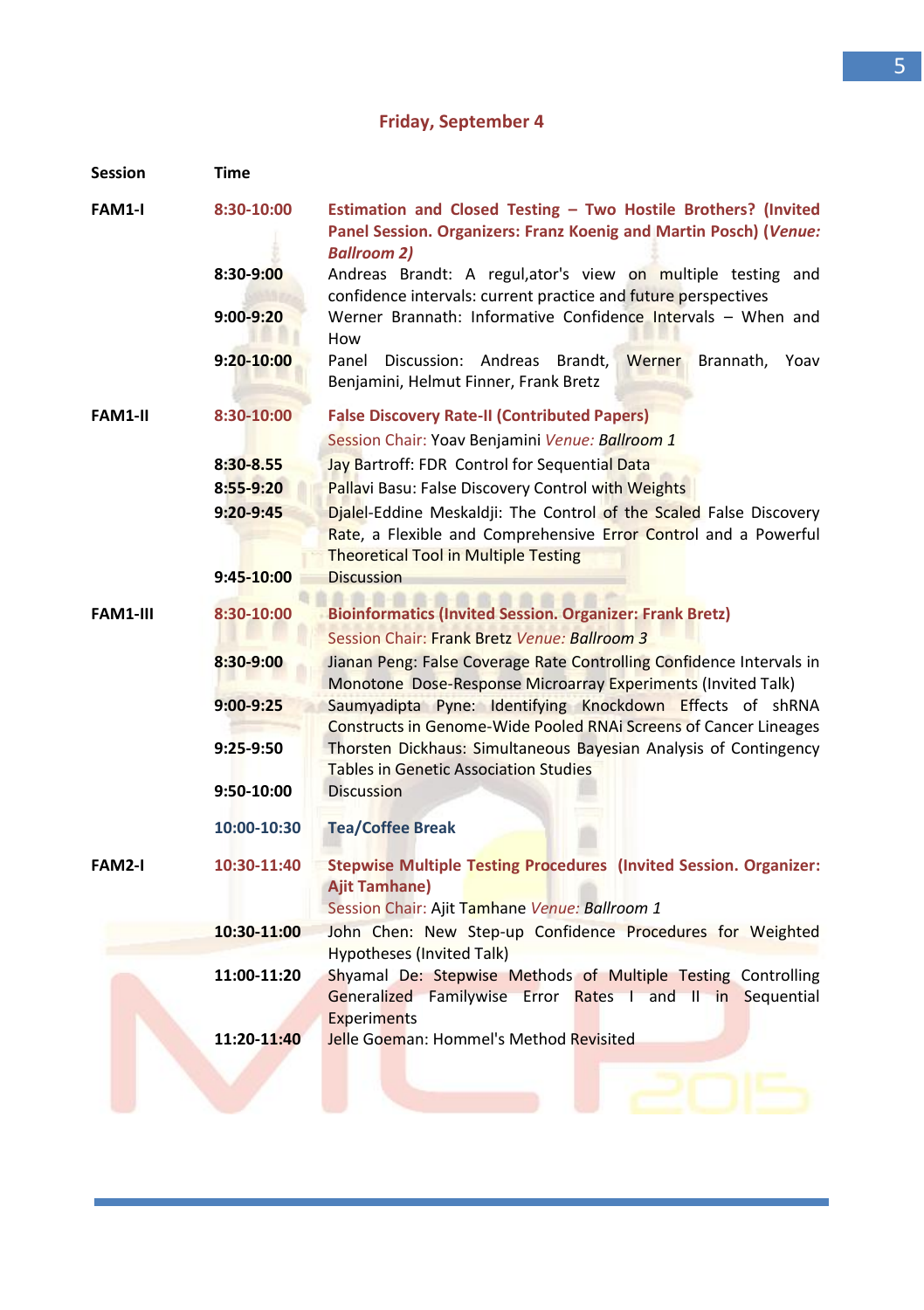| <b>Session</b>  | Time          |                                                                                                                                |
|-----------------|---------------|--------------------------------------------------------------------------------------------------------------------------------|
| <b>FAM2-II</b>  | 10:30-11:40   | <b>Group Sequential Designs - II (Contributed Papers)</b>                                                                      |
|                 |               | Session Chair: Toshimitsu Hamasaki Venue: Ballroom 2                                                                           |
|                 | 10:30-10:50   | Michael Grayling: Optimally Designed Group Sequential Multi-<br>Formulation Bioequivalence Studies                             |
|                 | 10:50-11:10   | Jacob Pecanka: Robin Hood: A Powerful Cost-Efficient Two-Stage                                                                 |
|                 |               | Experimental Design for Large Scale Simultaneous Inference Such as<br><b>GWAS</b>                                              |
|                 | 11:10-11:30   | Pabak Mukhopadhyay: Group Sequential Designs for Regulatory<br>Submission: Beyond Multiplicity                                 |
|                 | 11:30-11:40   | <b>Discussion</b>                                                                                                              |
| <b>FAM2-III</b> | 10:30-11:40   | <b>Sample Size Estimation (Contributed Papers)</b>                                                                             |
|                 |               | Session Chair: Martin Posch Venue: Ballroom 1                                                                                  |
|                 | 10:30-10:50   | Vishnu R Varadhan: On Some Aspects and Issues in Sample Size<br>Determinations                                                 |
|                 | 10:50-11:10   | Kaustav Banerjee: Blinded Sample Size Re-estimation in 2 x 2<br><b>Crossover Trial</b>                                         |
|                 | 11:10-11:30   | Sengul Cangur: Comparing Performances of Multiple Comparison                                                                   |
|                 | 11:30-11:40   | <b>Methods in Commonly Used 2xC Contingency Tables</b><br><b>Discussion</b>                                                    |
|                 |               |                                                                                                                                |
|                 | 11:40-12:40   | <b>Poster Session</b>                                                                                                          |
|                 | 12:40-1:30    | Lunch                                                                                                                          |
| FPM1-I          | $1:30-3:00$   | Frontiers of Confirmatory Inference in Small Populations (Panel<br>Session. Organizers: Franz Koenig and Martin Posch) (Venue: |
|                 |               | <b>Ballroom 2)</b>                                                                                                             |
|                 |               | Ralf-Dieter Hilgers: Some Aspects of Clinical Trials in Small                                                                  |
|                 |               | <b>Population Groups</b>                                                                                                       |
|                 |               | Lisa Hampson: Bayesian Methods for the Design and Interpretation                                                               |
|                 |               | of Clinical Trials in Very Rare Diseases<br>Carl-Fredrik Burman: Science, Logic and Patients. On Inference in                  |
|                 |               | <b>Small Disease Populations</b>                                                                                               |
|                 |               | Panel Discussion: John Scott, Ralf-Dieter Hilgers, Lisa Hampson, Carl-                                                         |
|                 |               | Fredrik Burman, Andreas Faldum                                                                                                 |
| FPM1-II         | 1:30-3:00     | Clinical Trials-II (Invited Session. Organizer: Atanu Biswas)                                                                  |
|                 |               | Session Chair: Anju Goyal Venue: Ballroom 1                                                                                    |
|                 | 1:30-2:00     | Atanu Biswas: A Multi-Treatment Adaptive Allocation for Circular                                                               |
|                 | $2:00 - 2:20$ | <b>Response Trials (Invited Talk)</b><br>Bibhas Chakraborty: "SMART" Clinical Trial Designs for Dynamic                        |
|                 |               | <b>Treatment Regimes</b>                                                                                                       |
|                 | 2:20-2:40     | <b>Buddhananda Banerjee: Linear Increment in Efficiency with the</b>                                                           |
|                 |               | <b>Inclusion of Surrogate Endpoint</b>                                                                                         |
|                 | $2:40-3:00$   | Nagarajan Mouli: A Blend of MCP and SAS in Clinical Trials                                                                     |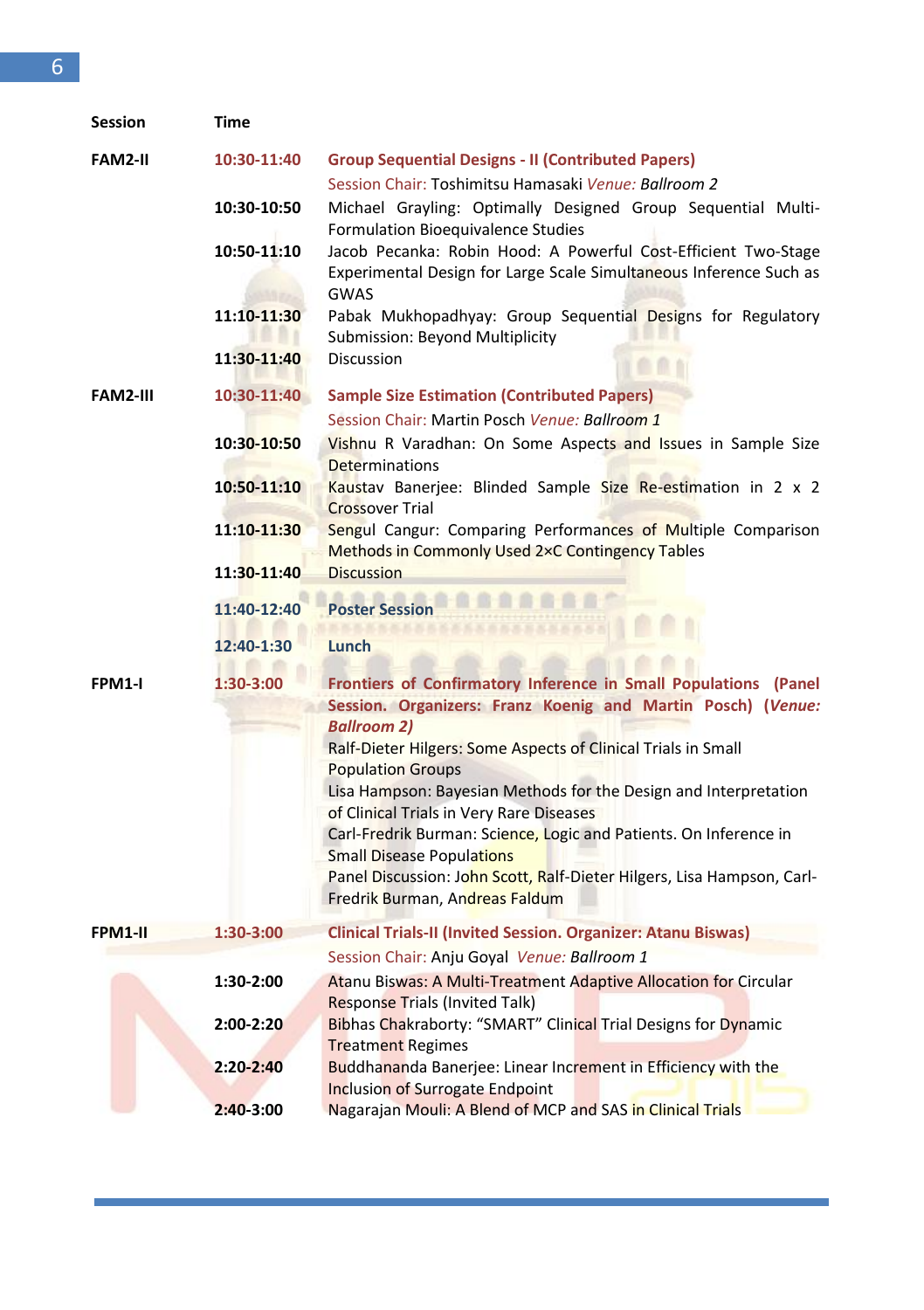| <b>Session</b> | <b>Time</b>   |                                                                                                             |
|----------------|---------------|-------------------------------------------------------------------------------------------------------------|
| FPM1-III       | $1:30-3:00$   | <b>Selected Topics (Contributed Papers)</b>                                                                 |
|                |               | Session Chair: Vidyadhar Phadke Venue: Ballroom 3                                                           |
|                | 1:30-1:50     | Nishith Kumar: Identification of Differentially Expressed Gene Using<br>Robust Singular Value Decomposition |
|                | 1:50-2:10     | Hailu Chen: Sequential Multiple Testing for Variable Selection                                              |
|                | $2:10 - 2:30$ | Nazneen Shariff: Statistical Methods for Analyzing Ordinal                                                  |
|                | 2:30-2:50     | Categorical Data                                                                                            |
|                |               | Xinping Cui: An Improved Fisher-Hayter Pairwise Comparison<br>Procedure that is Uniformly More Powerful     |
|                | 2:50-3:00     | <b>Discussion</b>                                                                                           |
|                | 3:00-3:30     | <b>Tea/Coffee Break</b>                                                                                     |
|                |               |                                                                                                             |
| FPM2-I         | 3:30-5:00     | FDA Multiplicity Guidance Draft Document (Invited Session.                                                  |
|                |               | <b>Organizer: Ajit Tamhane)</b><br>John Scott: Multiple Testing in Clinical Trials: A Regulatory            |
|                |               | Perspective (Invited Talk)                                                                                  |
|                |               | Discussion: Mohammed Huque, Frank Bretz, Andreas Brandt (TBC)                                               |
|                | 6:00-9:00     | <b>Trip to C.R. Rao AICSMS</b>                                                                              |
|                |               |                                                                                                             |
|                |               |                                                                                                             |
|                |               |                                                                                                             |
|                |               |                                                                                                             |
|                |               |                                                                                                             |
|                |               |                                                                                                             |
|                |               |                                                                                                             |
|                |               |                                                                                                             |
|                |               |                                                                                                             |
|                |               |                                                                                                             |
|                |               |                                                                                                             |
|                |               |                                                                                                             |
|                |               |                                                                                                             |
|                |               |                                                                                                             |
|                |               |                                                                                                             |
|                |               |                                                                                                             |
|                |               |                                                                                                             |
|                |               |                                                                                                             |
|                |               |                                                                                                             |
|                |               |                                                                                                             |
|                |               |                                                                                                             |